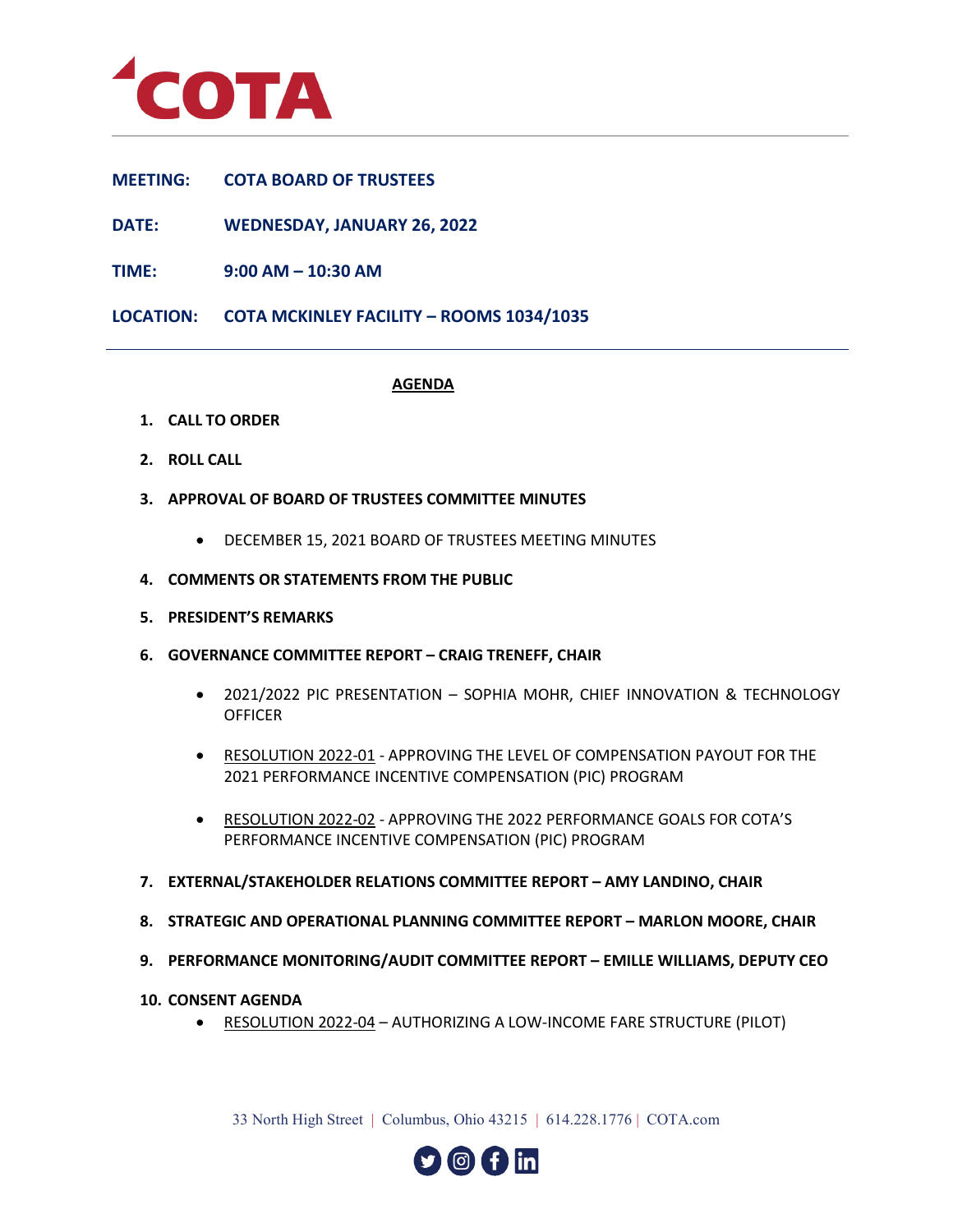

- RESOLUTION 2022-05 AUTHORIZING ADDITIONAL EXPENDITURES FOR THE CONTRACT WITH AVAAP USA LLC FOR BENEFITS OPTIMIZATION SERVICES
- RESOLUTION 2022-06 AUTHORIZING A CONTRACT WITH CDW GOVERNMENT, LLC FOR THE RENEWAL AND CO-TERMINATION OF SMARTNET LICENSES
- RESOLUTION 2022-07 AUTHORIZING A CONTRACT WITH VONTAS FOR THE VEHICLE INTELLIGENCE PROJECT
- RESOLUTION 2022-08 AUTHORIZING ADDITIONAL EXPENDITURES FOR THE CONTRACT WITH CINTAS CORPORATION #2 FOR RENTAL AND LAUNDRY SERVICES FOR APPAREL, GARMENTS, AND FACILITIES SUPPLIES
- RESOLUTION 2022-09 AUTHORIZING A CONTRACT WITH NEW FLYER OF AMERICA INC. FOR THE PURCHASE OF CHARGING CABINETS AND ELECTRIC DISPENSERS
- RESOLUTION 2022-10 AUTHORIZING A CONTRACT WITH CHAPMAN ELECTRIC FOR THE INSTALLATION OF ELECTRIC BUS CHARGING INFRASTRUCTURE
- RESOLUTION 2022-11 AUTHORIZING A CONTRACT WITH GLADIEUX TRADING AND MARKETING COMPANY LP FOR THE PURCHASE OF ULTRA-LOW SULFUR DIESEL FUEL FOR TRANSIT COACHES
- RESOLUTION 2022-12 AUTHORIZING A CONTRACT WITH PETROLEUM TRADERS COMPANIES, INC. FOR THE PURCHASE AND WEEKEND DELIVERY OF ULTRA-LOW SULFUR DIESEL FUEL FOR TRANSIT COACHES
- RESOLUTION 2022-13 AUTHORIZING ADDITIONAL EXPENDITURES FOR THE CONTRACT WITH WRIGHT EXPRESS FUEL CARD SYSTEM (WEX) FOR THE PURCHASE OF UNLEADED **GASOLINE**
- RESOLUTION 2022-14 AUTHORIZING A CONTRACT WITH EITEL'S TOWING, LLC FOR VEHICLE TOWING SERVICES
- RESOLUTION 2022-15 AUTHORIZING A CONTRACT WITH MCKEE DOOR SALES, INC. FOR ON-CALL REPAIR OF GATE OPERATORS, OVERHEAD DOORS, AND PEDESTRIAN **DOORS**
- RESOLUTION 2022-16 –AUTHORIZING A CAPITAL LEASE AGREEMENT WITH ENTERPRISE FLEET MANAGEMENT, INC. FOR FIVE (5) 2022 FORD POLICE INTERCEPTOR UTILITY **VEHICLES**

33 North High Street | Columbus, Ohio 43215 | 614.228.1776 | COTA.com